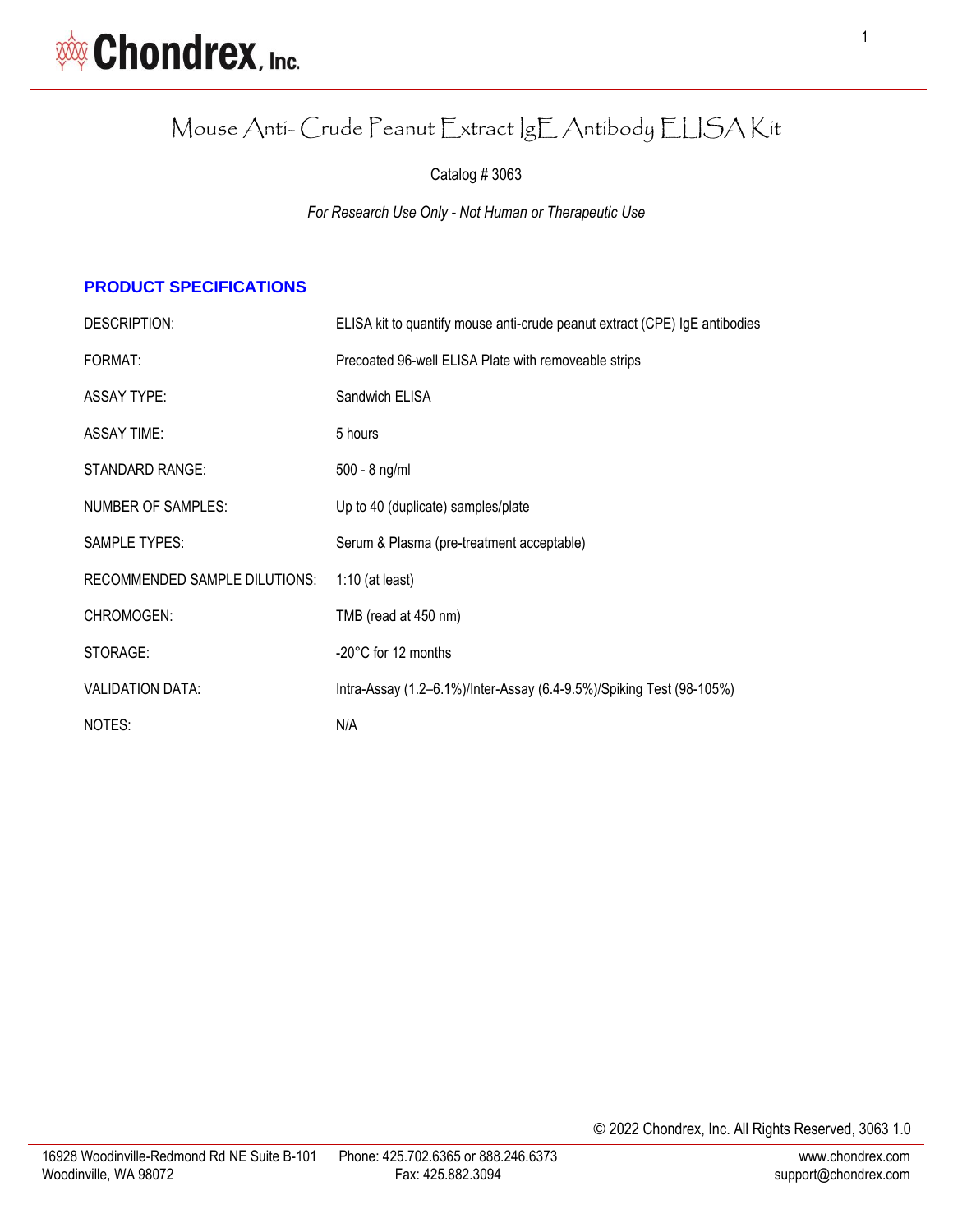

### Mouse Anti-Crude Peanut Extract IgE Antibody ELISA Kit

Catalog # 3063

*For Research Use Only - Not Human or Therapeutic Use*

#### **INTRODUCTION**

Immediate hypersensitivity reactions to peanuts, an IgE-mediated food allergy, have been a major public health concern for many years, particularly in westernized countries where peanut allergies can persist into adulthood. For allergic patients, avoidance currently remains the only viable option (1).

Eleven potentially important peanut allergens have been identified. Ara h1, Ara h2, Ara h3, and Ara h6 have been designated the major peanut allergens. Ara h2 and Ara h6, two highly related 2S albumins, especially contribute to the development of allergic reactions (2). Mouse peanut allergy models have been used to study the pathogenesis of the peanut allergy and to help develop new treatments. The mouse models can be induced by administration of crude peanut extract (CPE) or each purified Ara allergen and evaluated for the humoral immune responses such as serum anti-IgE and IgG antibodies against the allergen, T-cell mediated immune response associated cytokines levels, as well as body temperature and clinical signs of anaphylaxis. These factor changes observed in the disease models are useful for studying the efficacy of protective effects against the development of allergic reactions (3–9).

To evaluate the humoral immune response against CPE in mouse allergy models, Chondrex, Inc. provides an ELISA kit for assaying mouse anti-CPE IgE antibodies (Catalog # 3063). Chondrex, Inc. also offers ELISA kits for assaying anti-CPE, ovalbumin, house dust mite, and gliadin antibody subtypes/subclasses as well as total immunoglobulin subtypes/subclasses. For more information, please visit [www.chondrex.com](http://www.chondrex.com/) or contact [support@chondrex.com.](mailto:support@chondrex.com)

| <b>Item</b>                                                             | Quantity  | Amount                       | <b>Storage</b>  |
|-------------------------------------------------------------------------|-----------|------------------------------|-----------------|
| Standard Mouse Anti-CPE IgE Antibody (30631)                            | 1 vial    | 500 ng, lyophilized          | $-20^{\circ}$ C |
| Biotinylated CPE (30633)                                                | 1 vial    | $100 \mu$                    | $-20^{\circ}$ C |
| Solution B - Sample/Standard/Detection Antibody Dilution Buffer (67015) | 1 bottle  | 50 ml                        | $-20^{\circ}$ C |
| Solution D - Streptavidin Peroxidase Dilution Buffer (9055)             | 2 bottles | $20 \mathrm{ml}$             | $-20^{\circ}$ C |
| Streptavidin Peroxidase (9029)                                          | 2 vials   | $50 \mu$                     | $-20^{\circ}$ C |
| TMB Solution (90023)                                                    | 2 vials   | $0.2$ ml                     | $-20^{\circ}$ C |
| Chromogen Dilution Buffer (90022)                                       | 1 bottle  | $20 \mathrm{ml}$             | $-20^{\circ}$ C |
| Stop Solution - 2N Sulfuric Acid (9016)                                 | 1 bottle  | $10 \mathrm{m}$              | $-20^{\circ}$ C |
| Wash Buffer, 20X (9005)                                                 | 1 bottle  | 50 ml                        | $-20^{\circ}$ C |
| Anti-Mouse IgE Antibody Coated ELISA Plate (Yellow)                     | each      | 96-well (8-well strips x 12) | $-20^{\circ}$ C |

#### **KIT COMPONENTS**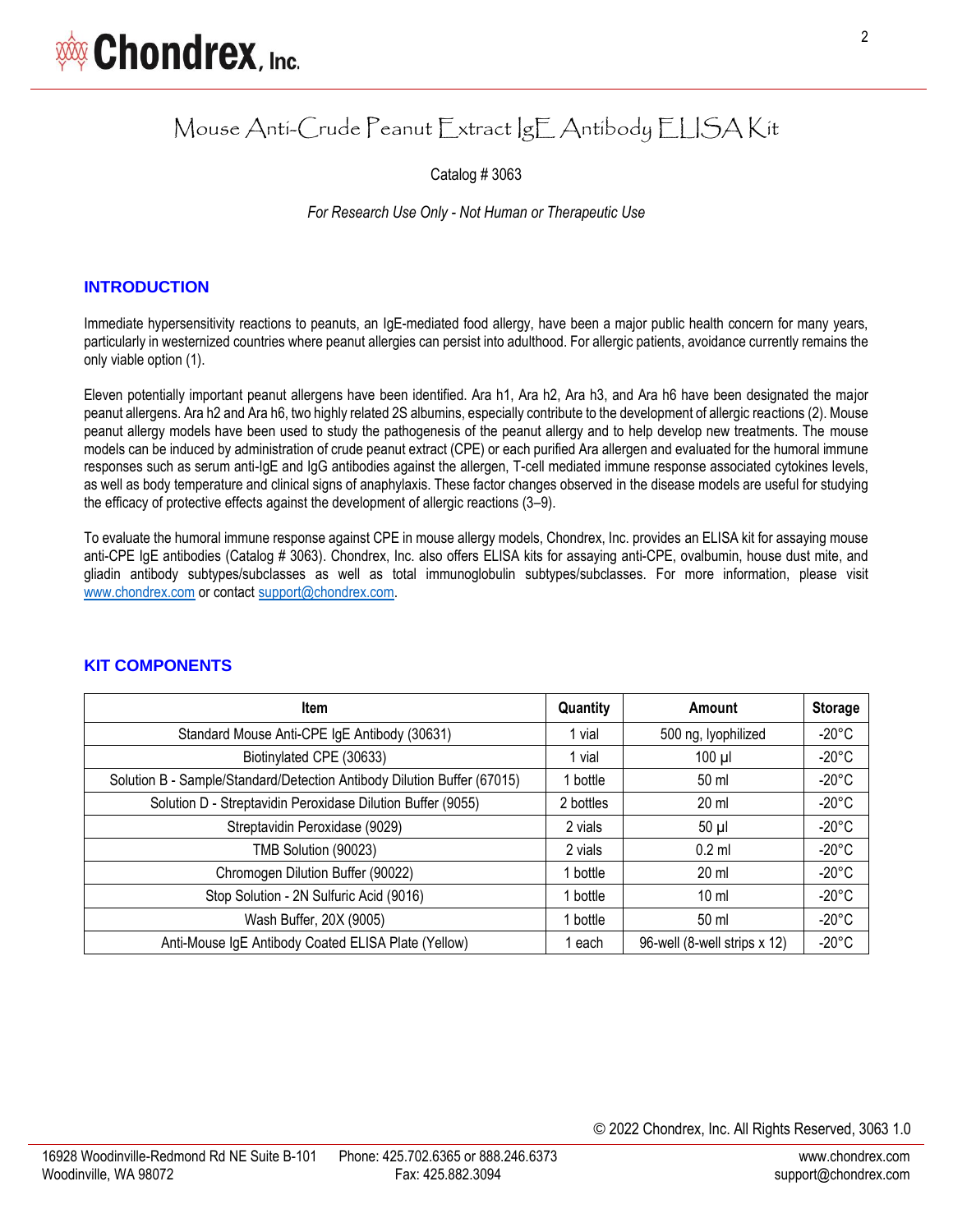# Chondrex, Inc.

#### **NOTES BEFORE USING ASSAY**

NOTE 1: It is recommended that the standard and samples be run in duplicate.

NOTE 2: Warm up all buffers to room temperature before use.

NOTE 3: Crystals may form in Wash Buffer, 20X when stored at cold temperatures. If crystals have formed, warm the wash buffer by placing the bottle in warm water until crystals are completely dissolved.

NOTE 4: Measure exact volume of buffers using a serological pipet, as extra buffer is provided.

NOTE 5: Cover the plate with plastic wrap or a plate sealer after each step to prevent evaporation from the outside wells of the plate.

NOTE 6: For partial reagent use, please see the assay protocol's corresponding step for the appropriate dilution ratio. For example, if the protocol dilutes 50 µl of a stock solution in 10 ml of buffer for 12 strips, then for 6 strips, dilute 25 µl of the stock solution in 5 ml of buffer. Partially used stock reagents may be kept in their original vials and stored at -20°C for use in a future assay.

NOTE 7: This kit contains animal components from non-infectious animals and should be treated as potential biohazards in use and for disposal.

NOTE 8: Serum IgE antibodies are a mixture of multiple antibodies with a variety of affinity ranges. The OD value obtained in ELISA for an antibody assay depends on the antibody concentration as well as the antibody affinity towards an antigen. In general, ELISA data using a monoclonal antibody as a standard does not reflect the absolute levels of IgE. Therefore, IgE levels determined using this kit should be expressed as ng of IgE per ml.

#### **ASSAY OUTLINE**



© 2022 Chondrex, Inc. All Rights Reserved, 3063 1.0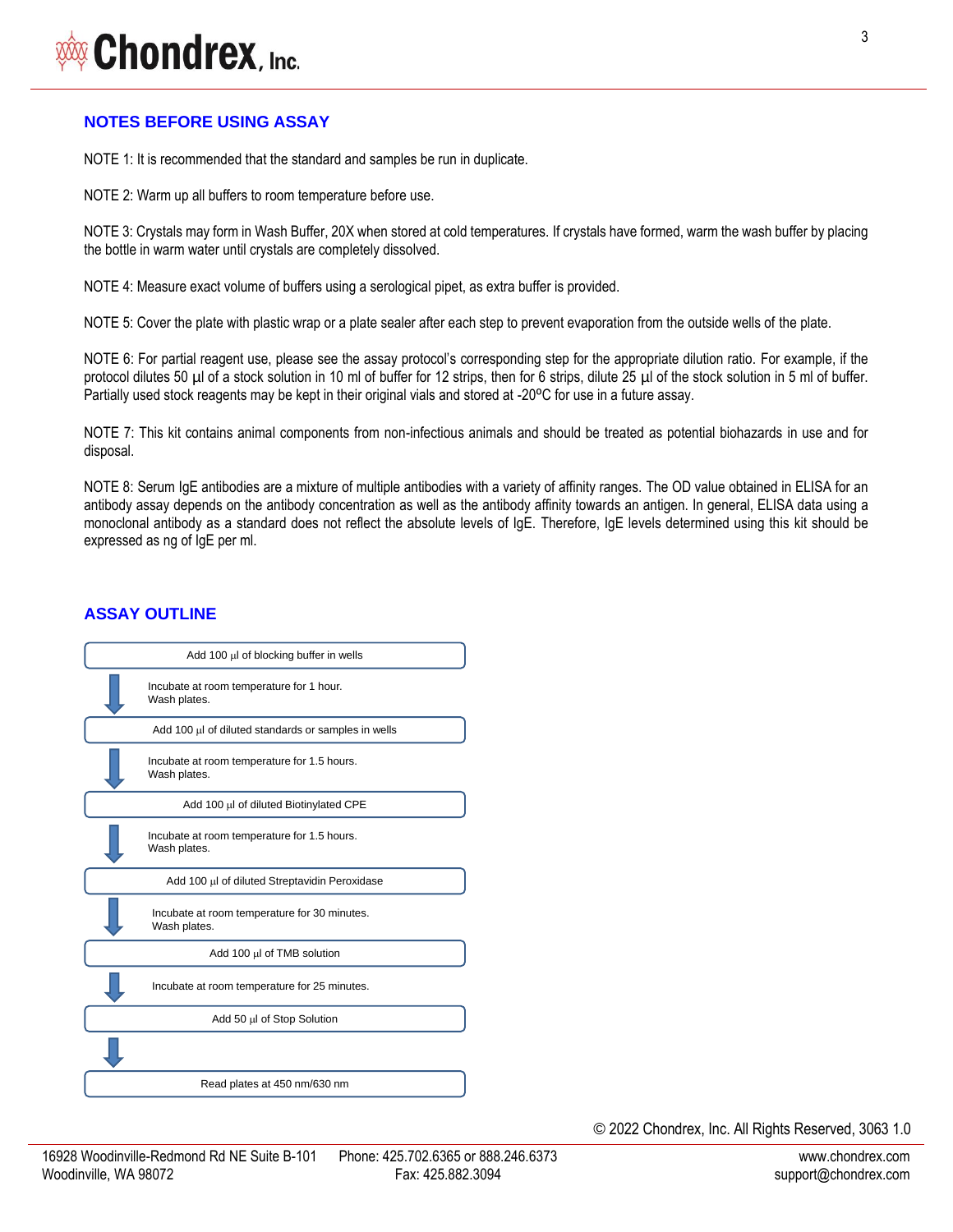#### **PLATE MAPPING**



#### **ASSAY PROCEDURE**

- 1. **Add Blocking Buffer:** Add 100 µl of the Blocking Buffer (Solution B) to each well and incubate at room temperature for 1 hour.
- 2. **Prepare Standard Dilutions**: The recommended standard range is 8 500 ng/ml. Dissolve one vial of Standard (500 ng/vial) in 1 ml of Sample/Standard/Secondary Antibody Dilution Buffer (Solution B) and keep it as a standard stock. Then serially dilute it with Solution B. For example, mix 250 µl of the 500 ng/ml solution with an equal volume of Solution B to make a 250 ng/ml solution, and then repeat it five more times for 125, 63, 31, 16, and 8 ng/ml standard solutions.



- 3. **Prepare Sample Dilutions**: The dilution of mouse serum immunized with CPE will vary (1:10 or more) depending on the immunization schedule and timing of serum collection. In general, no IgE antibodies against CPE are observed in normal serum at a 1:10 dilution.
- 4. **Wash**: Dilute 50 ml of 20X wash buffer in 950 ml of distilled water (1X wash buffer). Wash the plate with 1X wash buffer at least 3 times using a wash bottle with manifold or an automated plate washer. Empty the plate by inverting it and blotting on a paper towel to remove excess liquid. *Do not allow the plate to dry out.*
- 5. **Add Standards and Samples**: Add 100 µl of standards, Solution B (blank), and samples to wells in duplicate. Incubate at room temperature for 1.5 hours.

© 2022 Chondrex, Inc. All Rights Reserved, 3063 1.0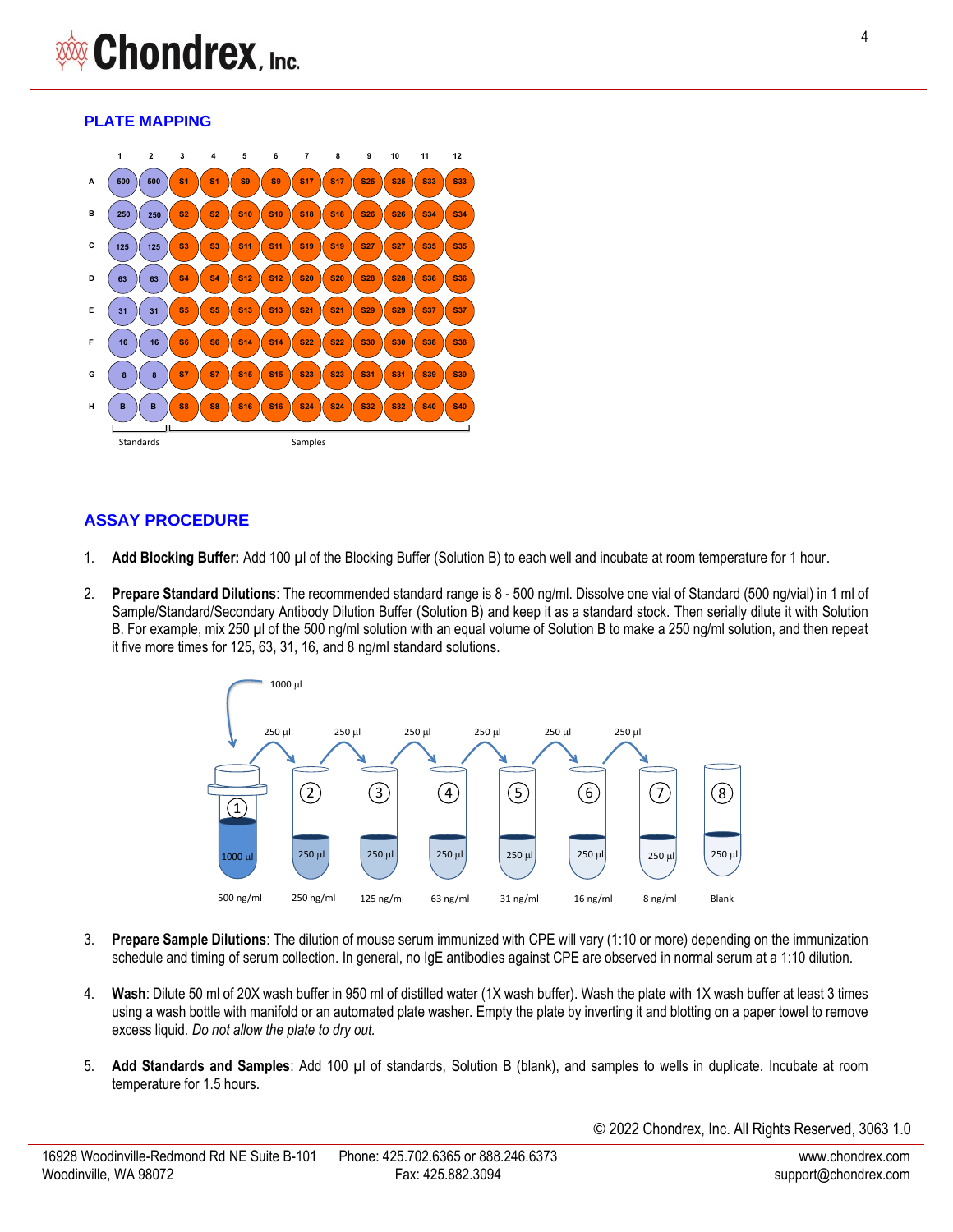- 6. **Wash**: Wash the plate with 1X wash buffer at least 3 times using a wash bottle with manifold or an automated plate washer. Empty the plate by inverting it and blotting on a paper towel to remove excess liquid. *Do not allow the plate to dry out.*
- 7. **Add Biotinylated CPE**: Prepare biotinylated CPE with Streptavidin Peroxidase Dilution Buffer (Solution D) as shown in the following table. Add 100 µl of biotinylated CPE solution to each well and incubate at room temperature for 1.5 hours.

| Strip# | Biotinylated CPE (µl) | Solution D (ml) |
|--------|-----------------------|-----------------|
|        |                       | 1.7             |
|        | 33                    | 3.3             |
|        | 50                    | 5.0             |
|        | 66                    | 6.6             |
| 10     | 82                    | 8.2             |
| 12     | 100                   | 10.0            |

- 8. **Wash**: Wash the plate with 1X wash buffer at least 3 times using a wash bottle with manifold or an automated plate washer. Empty the plate by inverting it and blotting on a paper towel to remove excess liquid. *Do not allow the plate to dry out.*
- 9. **Add Streptavidin Peroxidase Solution**: Prepare streptavidin peroxidase solution with Streptavidin Peroxidase Dilution Buffer (Solution D) as shown in the following table. Add 100 µl of streptavidin peroxidase solution to each well and incubate at room temperature for 30 minutes.

| Strip# | Streptavidin Peroxidase (µl) | Solution D (ml) |  |
|--------|------------------------------|-----------------|--|
|        |                              |                 |  |
|        |                              | 3.3             |  |
|        | 25                           | 5.0             |  |
|        | 33                           | 6.6             |  |
|        | 42                           | 8.2             |  |
| 19     | 50                           | 1በ በ            |  |

- 10. **Wash**: Wash the plate with 1X wash buffer at least 3 times using a wash bottle with manifold or an automated plate washer. Empty the plate by inverting it and blotting on a paper towel to remove excess liquid. *Do not allow the plate to dry out.*
- 11. **Add TMB Solution**: Use new tubes when preparing TMB solution. Just prior to use, prepare TMB solution with Chromogen Dilution Buffer as shown in the following table. Add 100 µl of TMB solution to each well immediately after washing the plate and incubate for 25 minutes at room temperature

| Strip# | TMB (µI) | <b>Chromogen Dilution Buffer (ml)</b> |
|--------|----------|---------------------------------------|
|        | 34       | 17                                    |
|        | 66       | 3.3                                   |
| n      | 100      | 5.0                                   |
|        | 132      | 6.6                                   |
| 10     | 164      | 8.2                                   |
| 12     | 200      | 10.0                                  |

12. **Stop**: Stop the reaction with 50 µl of 2N Sulfuric Acid (Stop Solution) to each well.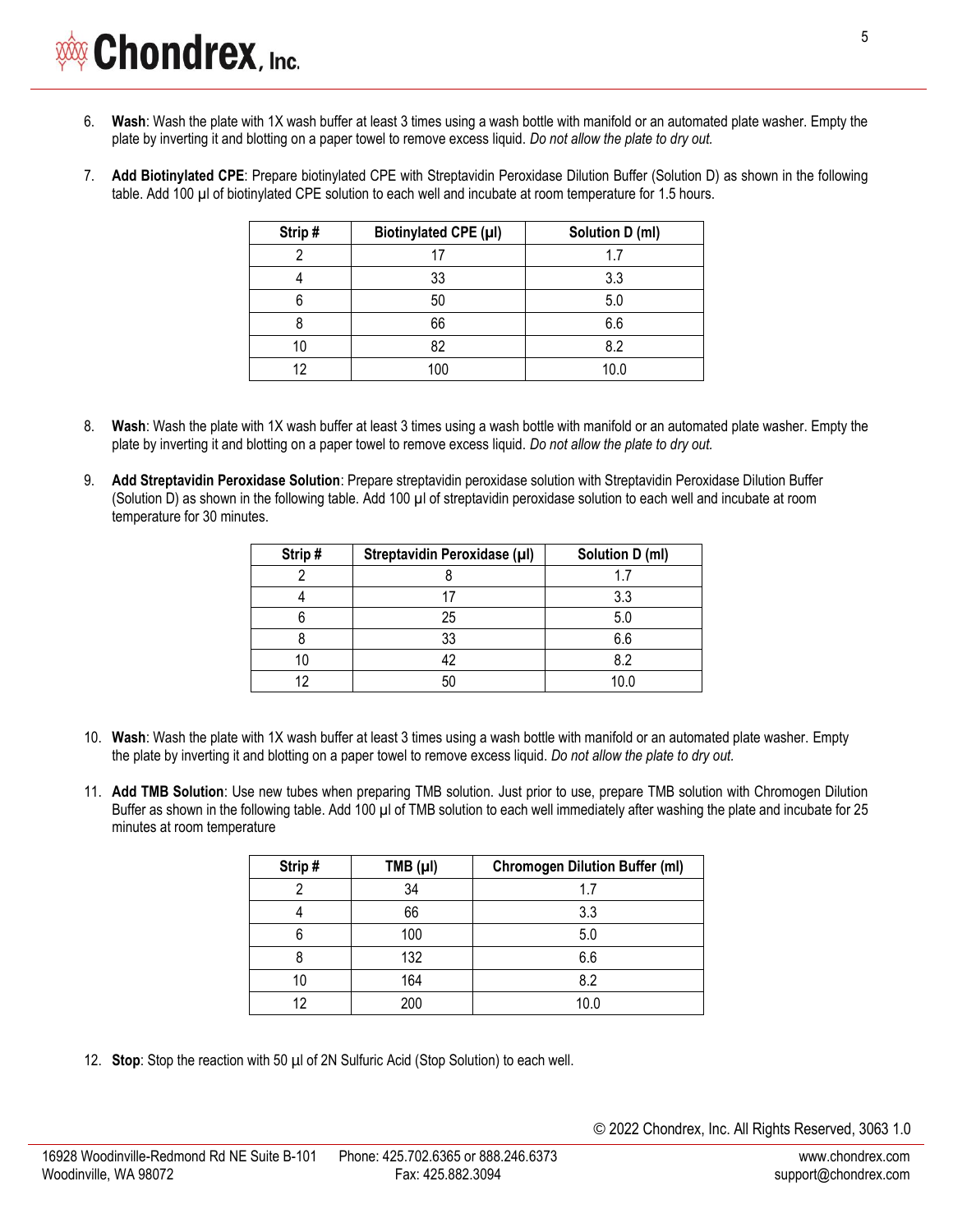# **Chondrex**, Inc.

13. **Read Plate**: Read the OD values at 450 nm. If the OD values of samples are greater than the OD values of the highest standard, reassay the samples at a higher dilution. A 630 nm filter can be used as a reference.

### **CALCULATING RESULTS**

- 1. Average the duplicate OD values for the standards, blanks (B), and test samples.
- 2. Subtract the averaged blank OD values from the averaged OD values of the standards and test samples.
- 3. Plot the OD values of the standards against the ng/ml of antibody standard. Using a log/log plot will linearize the data. Figure 1 shows an example of a standard curve for anti-CPE IgE antibodies.
- 4. The ng/ml of antibody in test samples can be calculated using regression analysis. Multiply it by the sample dilution factor to obtain the antibody concentration (ng/ml) in the original test samples.
- Figure 1 A Typical Standard Curve for the Anti-CPE IgE Antibody ELISA Kit



#### **VALIDATION DATA**

Table 1 - Reproducibility Data for the Mouse Anti-CPE IgE Antibody ELISA Kit

| Test               | 10 $ng/ml$ | $50$ ng/ml | $250$ ng/ml |
|--------------------|------------|------------|-------------|
| Intra-Assay CV (%) | υ.         |            |             |
| Inter-Assay CV (%) | 6.9        | 6.4        |             |
| Spike Test* (%)    | 103%       | 105%       | 98%         |

\*Known amounts of anti-CPE IgE antibodies were added to samples and then diluted with Sample/Standard/Secondary Antibody Dilution Buffer to assay anti-CPE IgE antibodies by ELISA.

#### **TROUBLESHOOTING**

For frequently asked questions about assays and ELISAs, please see Chondrex, Inc.'s [ELISA FAQ](https://www.chondrex.com/documents/ELISA-FAQ.pdf) for more information.